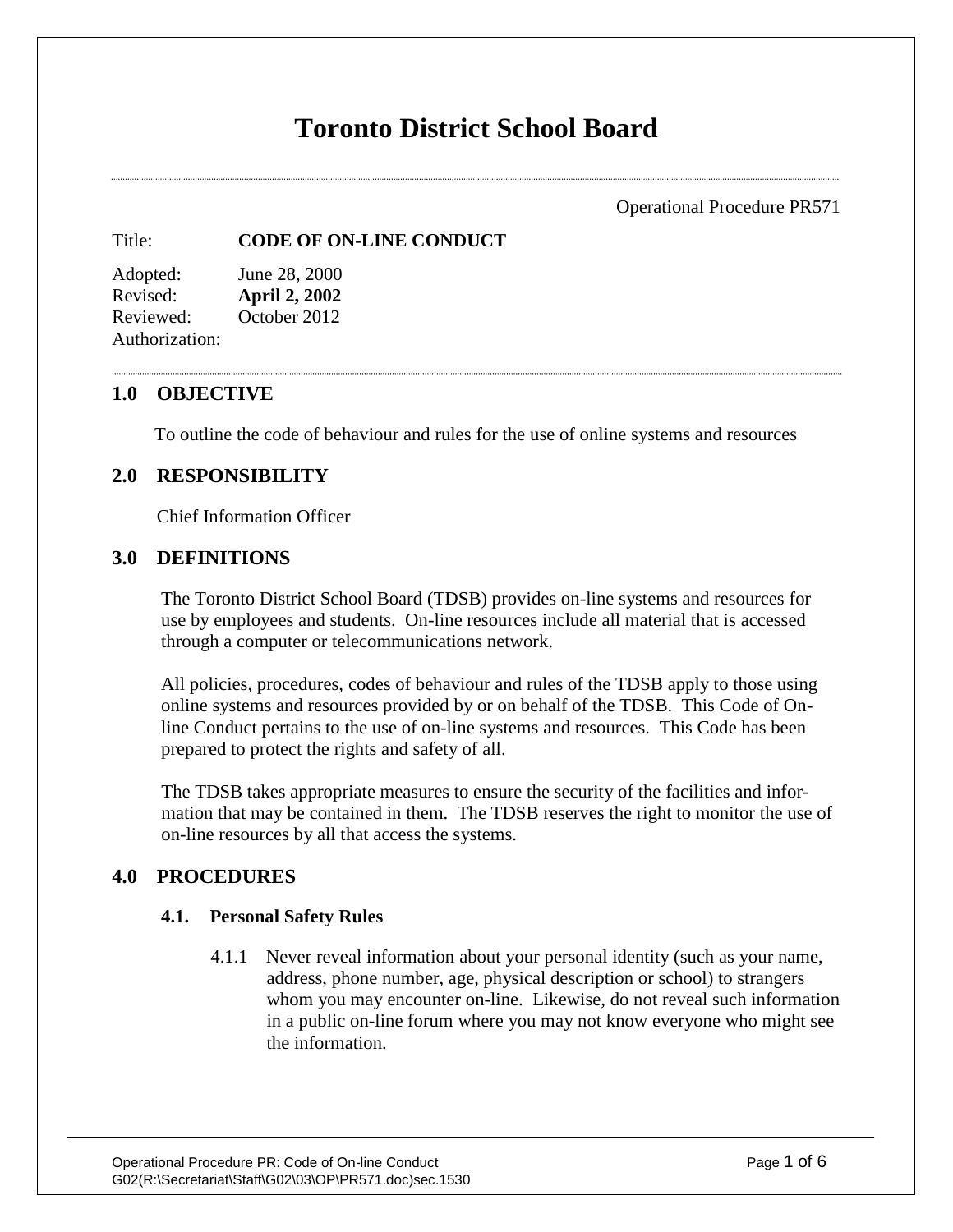- 4.1.2 Never reveal personal information on-line about someone else unless you have their prior permission and you know the information will not be used for harmful purposes
- 4.1.3 Never reveal your access password or that of anyone else.
- 4.1.4 Never send a picture of yourself, another person or a group over an electronic network without prior informed permission of all the individuals involved and, in the case of minors, their parents or guardians.
- 4.1.5 Report immediately to a teacher any message or request that you receive that bothers you or that suggests personal contact with you.
- 4.1.6 Never publish the specific dates, times and locations of field trips to people who are not directly entitled to such information or to public forums where unknown persons might access the information.

# **4.2 Unacceptable Sites and Materials**

- 4.2.1 On a global network such as the Internet it is impossible to effectively control the content of the information. On occasion, users of on-line systems may encounter material that is controversial and which other users, parents or staff might consider inappropriate or offensive. It is the responsibility of the individual user not to intentionally access such material. If such material is accessed by accident, the incident must be reported immediately to a teacher or appropriate authority.
- 4.2.2 The TDSB is committed to meeting obligations under the Canadian Charter of Rights and Freedoms and the Ontario Human Rights Code by providing safe schools and workplaces that respect the rights of every individual. Discrimination and harassment will not be tolerated. It is not acceptable to use online systems to knowingly access sites, which contain material of a discriminatory or harassing nature.
- 4.2.3 Users of the TDSB On-line systems will not knowingly access, upload, download, store, display, distribute or publish any information that:
	- (a) is illegal or that advocates illegal acts or facilitates unlawful activity;
	- (b) threatens or intimidates any person or suggests violence, hatred or discrimination toward other people;
	- (c) uses inappropriate and/or abusive language or conduct;
	- (d) contains inappropriate religious or political messages;
	- (e) violates or infringes the rights of any other person according to the Toronto District School Board policies, Ministry of Education policies, the Ontario Human Rights Code, or the Canadian Charter of Rights and Freedoms;
	- (f) is racially, culturally or religiously offensive;
	- (g) encourages the use of controlled substances, participation in an illegal act or uses the system to incite criminal actions;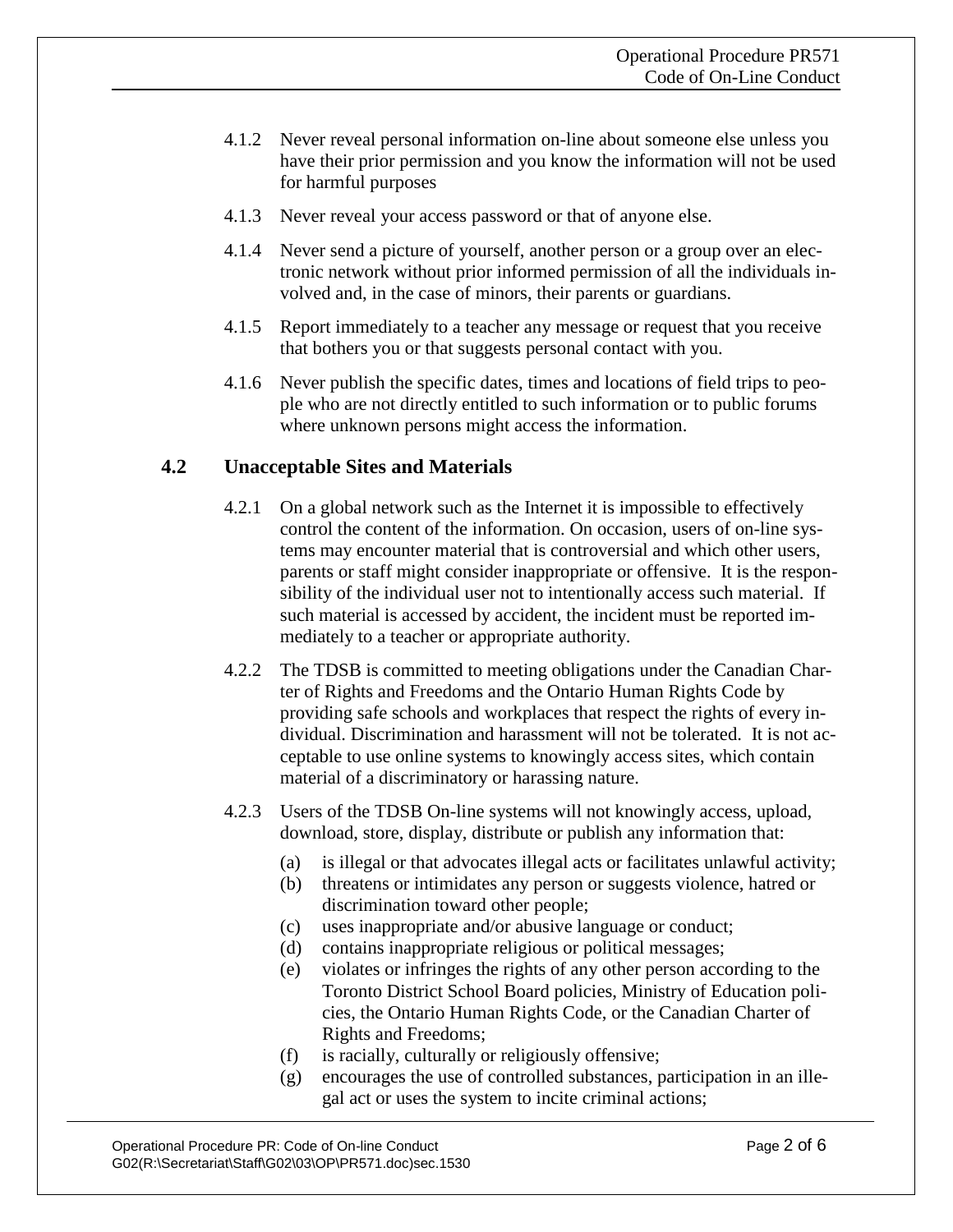- (h) is of a defamatory, abusive, obscene, profane, pornographic or sexually explicit nature;
- (i) contains personal information , images, or signatures of individuals without their prior informed consent;
- (j) constitutes messages of sexual harassment or which contains inappropriate romantic overtones;
- (k) solicits any users on behalf of any business or commercial organization without appropriate authorization;
- (l) supports bulk mail, junk mail or "spamming";
- (m) propagates chain letters, or other e-mail debris;
- (n) attempts to hide, disguise or misrepresent the identity of the sender.

## **4.3 Use Guidelines**

All users of TDSB on-line systems will do the following:

- 4.3.1 Keep use of on-line services within reasonable limits in terms of time and volume of information transferred through the system. Excessive use of the system may disrupt services for all users (e.g. sending mass mailings of large documents or transferring large files at times of peak system usage).
- 4.3.2 Report to an appropriate authority any harm to the system or to information on the system whether that harm has been caused accidentally or intentionally.

## **4.4 Prohibited Uses and Activities**

All users of TDSB on-line systems will **not** do the following:

- 4.4.1 Copy, download, install or run viruses or other inappropriate or unauthorized materials such as games, files, scripts, fonts, or dynamic link libraries (DLL's) from any source.
- 4.4.2 Cause damage to any computer(s) and/or equipment including, but not limited to computer hardware, furniture, projectors, connectors, keyboards, storage devices (e.g. disk drives), and pointing devices (e.g. mice).
- 4.4.3 Damage or erase files or information belonging to any person without authorization.
- 4.4.4 Use any other person's account on the system.
- 4.4.5 Cause any user to lose access to the system for example, by disabling accounts or changing passwords without authorization.
- 4.4.6 Open a computer case, move a computer, tamper with computer cables or connections without proper authorization.
- 4.4.7 Attach unauthorized devices to a computer or network. Such devices include but are not limited to portable computers, disk drives, protocol ana-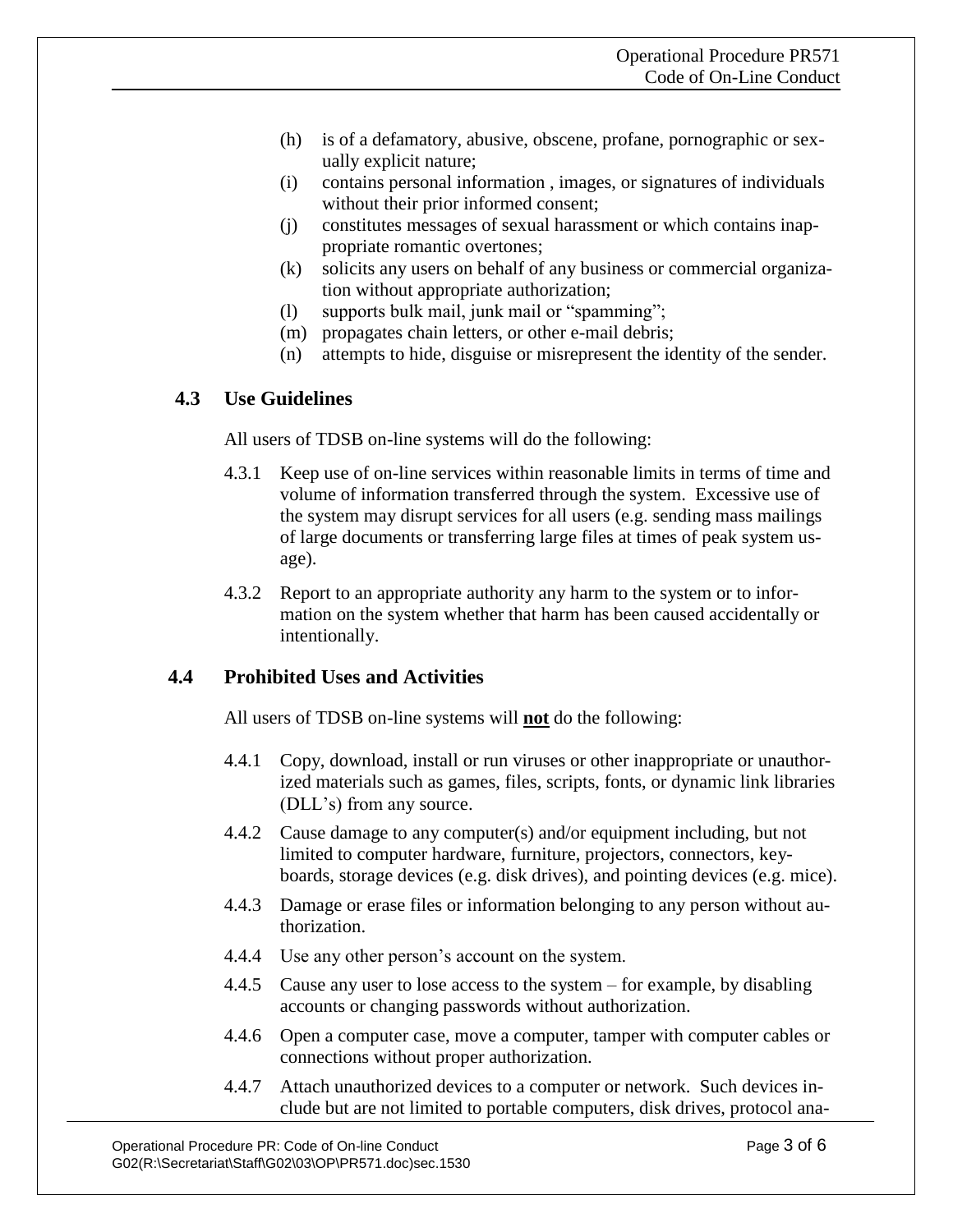lyzers, and other electronic or mechanical devices. Move, copy, or modify any of the system files or settings on any computer, server or other device without proper authorization.

- 4.4.8 Compromise themselves or others by unauthorized copying of information, work or software belonging to others, encouraging others to abuse the computers or network, displaying, transferring or sharing inappropriate materials. Software pirating and unauthorized copying of material belonging to others is regarded as theft.
- 4.4.9 Copy, transfer or use files, programs or any other information belonging to the TDSB for any reason whatever unless the licensing specifically permits such actions.
- 4.4.10 Attempt to subvert the TDSB networks by breaching security measures, hacking accessing records without authorization or any other type of disruption.
- 4.4.11 Take the ideas, writings or images of others and present them as if they were yours. Under copyright laws, all information remains the property of the creator(s)/author(s) and therefore permission is required for its use. The use of copyright materials without permission can result in legal action.

## **4.5 Consequences**

Inappropriate use of on-line access by students and staff could result in disciplinary action that may include legal action and/or involvement of police.

## **4.6 On-line Publishing**

Information published on the Internet or Intranet can reach millions of people who are mostly unknown to the original publishers. For this reason, it is important to regulate information that is published through the facilities of the TDSB.

- 4.6.1 The electronic publication of information using the facilities of the TDSB is subject to all TDSB policies and guidelines.
- 4.6.2 Links from a TDSB site to outside sites must be carefully selected and are subject to the same standards of content quality as TDSB sites.
- 4.6.3 A means of contacting the publisher of any collection of information (such as a Web site) must be clearly identified on the opening screen of the collection.
- 4.6.4 The information published on-line must be kept current and accurate with no conscious attempt to mislead the reader.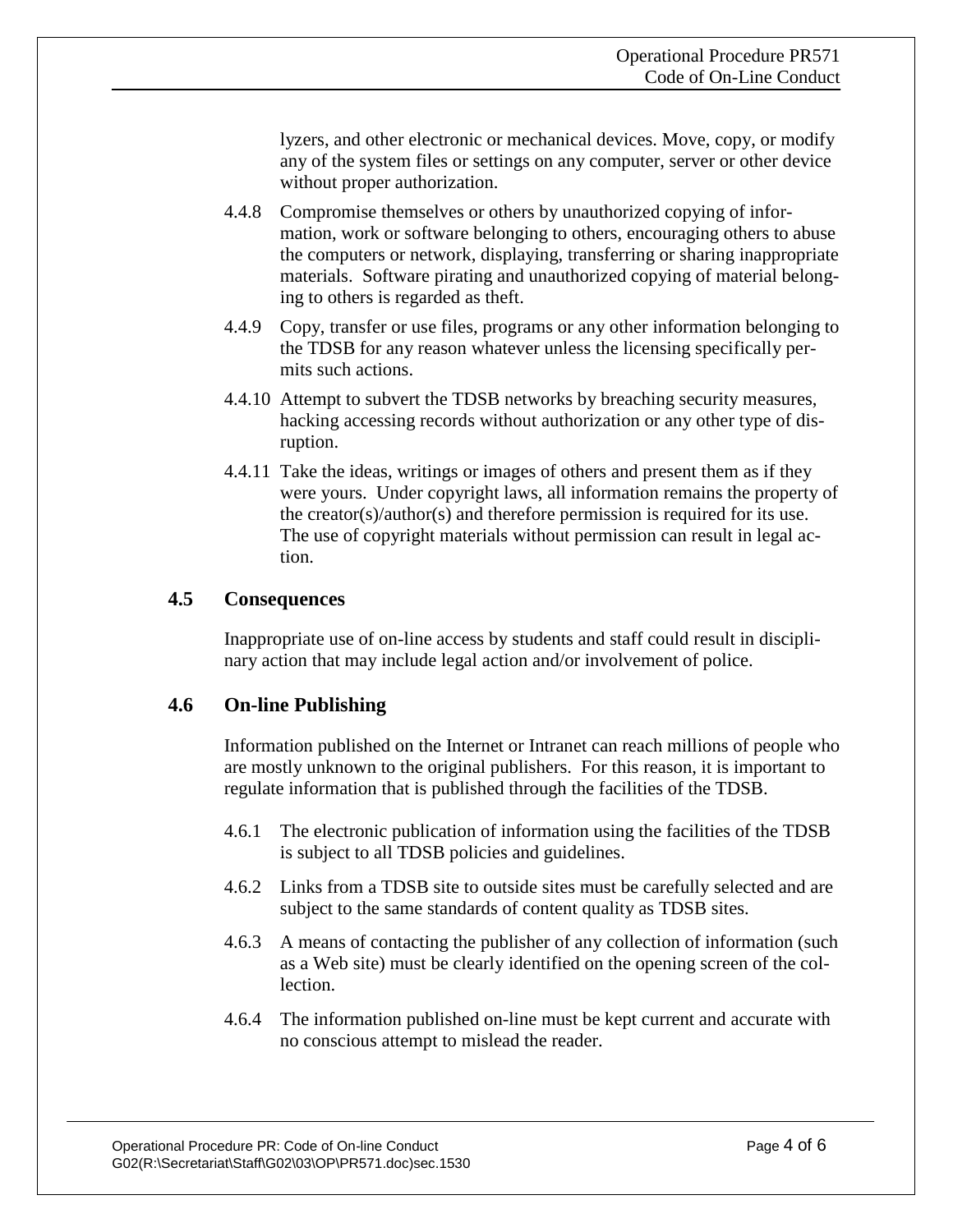- 4.6.5 Personal information such as personal addresses, phone numbers, individual or group pictures, or signatures cannot be published without express informed permission according to TDSB procedures.
- 4.6.6 For the safety of our students, schools or departments must NOT publish specific dates, times and locations of future field trips.
- 4.6.7 The appropriate school or department administrator is responsible for ensuring that all work published is original or has been cleared for copyright with the originator and ownership of the copyright is clearly indicated.
- 4.6.8 Advertising on any TDSB related electronic publication is subject to the approval of the appropriate supervisory officer.
- 4.6.9 All Web pages posted to the Internet must be linked to the official central site of the TDSB.
- 4.6.10 All Web pages hosted on the TDSB corporate site or paid for by the TDSB are considered property of the TDSB.

# **4.7 Liability**

The TDSB makes no warranties of any nature or kind, expressed or implied, regarding its on-line services or resources, the continued operation of these services, the equipment and facilities used and their capacities, or the suitability, operability and safety of any program or file posted on TDSB systems for any intended purpose.